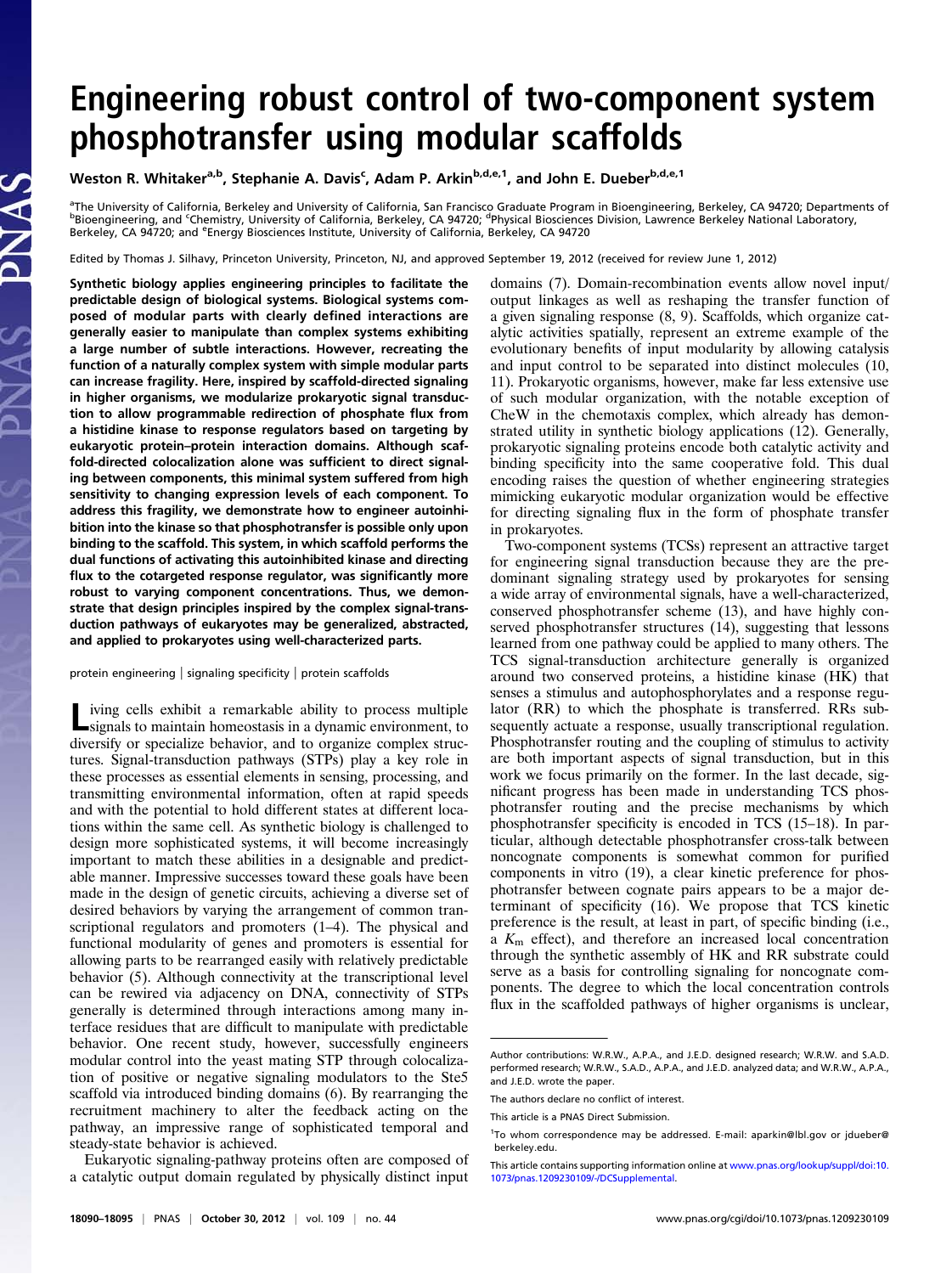but the frequency of enzyme coassembly suggests it does play a significant role. Interestingly, recent work also has identified HKs containing domains responsible for binding RRs that may play a role in determining kinase specificity (20, 21). In this work we replace several native TCSs with components that have been translationally fused to protein–protein interaction domains and peptide ligands, so that expression of synthetic scaffolds can be used specifically to colocalize noncognate components for the purpose of directing phosphotransfer in vivo.

## Results

Colocalization Amplifies Weak Natural Cross-Talk. We have designed an in vivo assay to examine phosphotransfer specificity consisting of one HK exhibiting weak natural cross-talk to two noncognate RRs. In vitro phosphotransfer assays show that although some cross-talk to one or a few noncognate RRs is common for most HKs, EnvZ appears to phosphotransfer to a particularly large number of noncognate RRs (16, 19). Additionally, the large number of studies on Taz, a HK chimera of the Tar-sensing domain and the EnvZ cytoplasmic domain that gives the phosphotransfer specificity of EnvZ but with a more well-defined input control (22), led us to choose Taz as our model HK. To study the phosphotransfer specificity in vivo, Taz, as well as noncognate RRs, were expressed on independent, inducible promoters, and fluorescent transcriptional reporters for both target RRs were introduced on a plasmid (see [Dataset S1](http://www.pnas.org/lookup/suppl/doi:10.1073/pnas.1209230109/-/DCSupplemental/sd01.xlsx) for a summary of plasmids and [Fig. S1](http://www.pnas.org/lookup/suppl/doi:10.1073/pnas.1209230109/-/DCSupplemental/pnas.201209230SI.pdf?targetid=nameddest=SF1) for examples of plasmid schematics). Cross-talk between EnvZ and CpxR has been well characterized (17, 23), making it an obvious choice for targeted cross-talk. Additionally, EnvZ exhibits in vitro cross-talk to CusR (16). Overexpression of Taz was sufficient to detect increased CusR and CpxR reporter activity even in an Escherichia coli strain containing the native TCSs [\(Fig. S2\)](http://www.pnas.org/lookup/suppl/doi:10.1073/pnas.1209230109/-/DCSupplemental/pnas.201209230SI.pdf?targetid=nameddest=SF2). Removing the native pathways led to further increased Taz-CpxR and Taz-CusR crosstalk, displaying significant Taz-dependent activation of RRs at lower Taz expression levels [\(Fig. S2\)](http://www.pnas.org/lookup/suppl/doi:10.1073/pnas.1209230109/-/DCSupplemental/pnas.201209230SI.pdf?targetid=nameddest=SF2), as would be expected from removing competitive binding and phosphotransfer buffering from native components (24, 25).

To amplify the low level of noncognate cross-talk (Fig. 1A) in a controllable manner, we translationally fused protein–protein interaction domains to the TCSs to increase local concentrations and thus phosphotransfer rates. Although a large number of domains are available for this purpose (26, 27) we chose the Crk SH3 domain and ligand because of its independent folding, tight affinity [as low as  $K_d = 100$  nM (28)], and successful use in previous synthetic biology applications (8, 29, 30). Rather than attempting to control component orientation precisely, the domain or ligand was fused to the C terminus of the HK or RR, respectively, with linkers composed of 12 residues of glycine and serine. These linkers are predicted to be unstructured and flexible; thus the engineered assembly is designed solely for the purpose of increasing the local concentration of colocalized components. At low expression levels of Taz and CpxR, reporter activation can be seen only in the presence of engineered interaction(s) between SH3-fused Taz and ligand-fused CpxR (Fig. 1B). As the number of binding domains fused to Taz and as the affinity of the peptide ligand increases, the reporter fluorescence, and thus the phosphorylation of CpxR, also increase (Fig. 1B). Results similar to Taz/CpxR were observed for SH3-dependent Taz/CusR recruitment [\(Fig. S3](http://www.pnas.org/lookup/suppl/doi:10.1073/pnas.1209230109/-/DCSupplemental/pnas.201209230SI.pdf?targetid=nameddest=SF3)A). (All ligand affinities refer to reported in vitro affinities between free ligand and domain and do not include fusions to TCSs.) In addition to amplifying noncognate signaling in strains lacking native components, colocalization also overcame native pathway buffering at higher expression levels of components (Fig.  $S3 \, B$  and C), particularly when native pathways are acting primarily as phosphatases, as is the case for CusR's native HK, CusS ([Fig. S3](http://www.pnas.org/lookup/suppl/doi:10.1073/pnas.1209230109/-/DCSupplemental/pnas.201209230SI.pdf?targetid=nameddest=SF3)B). These results are consistent with our hypothesis that a local concentration effect can be used to increase phosphotransfer rates between otherwise weakly cross-talking TCS pairs. Further supporting this hypothesis, noncognate phosphotransfer was increased in a reconstituted system with purified HK, RR, and scaffold [\(Fig. S3](http://www.pnas.org/lookup/suppl/doi:10.1073/pnas.1209230109/-/DCSupplemental/pnas.201209230SI.pdf?targetid=nameddest=SF3)D).

Synthetic Scaffolding Directs Histidine Kinase Specificity. Scaffold proteins were designed to recruit either CusR or CpxR to Taz, allowing Taz specificity to be redirected through the expression



Fig. 1. Phosphotransfer to a noncognate response regulator can be directed by synthetic assembly with an HK. (A) Highly specific natural TCSs exhibit weak phosphotransfer cross-talk to noncognate RRs. (B) The effect of SH3 domain/ligand-directed colocalization between Taz and CpxR was measured in cells via CpxP promoter-driven GFP and normalized so that background cell autofluorescence measures 1 arbitrary unit (au). Error bars represent SE from three independent experiments. Taz was expressed with 0, 1, 2, or 4 SH3 domains tethered by repeating glycine/serine flexible linkers. CpxR was expressed fused either to no ligand, a single weak-affinity (in vitro reported  $K_d = 5 \mu M$ ) ligand, or a single tight-affinity (in vitro reported  $K_d = 0.1 \mu M$ ) ligand. (C) Scaffolds were composed of an SH3 peptide fused to one of two different leucine zippers, LZA or LZB, each specific to a corresponding leucine zipper, LZa or LZb, fused respectively to CusR or CpxR. Taz-(SH3)<sub>4</sub>, CusR-LZa, and CpxR-LZb were expressed at constant levels. Scaffolds for phosphotransfer to CusR or CpxR were encoded genetically in one strain under salicylate- or anhydrous tetracycline (aTc)-inducible control, respectively. Another strain similarly expressed both nonfunctional scaffolds with mutations that severely reduce SH3 binding. Inductions of the two scaffolds were varied, and CpxR-driven GFP and CusR-driven RFP were measured for the strain with functional scaffold (dark blue and dark yellow) and for the strain with nonfunctional scaffold (light blue and light yellow). High RFP and GFP signal was observed only with induction of the corresponding functional scaffold.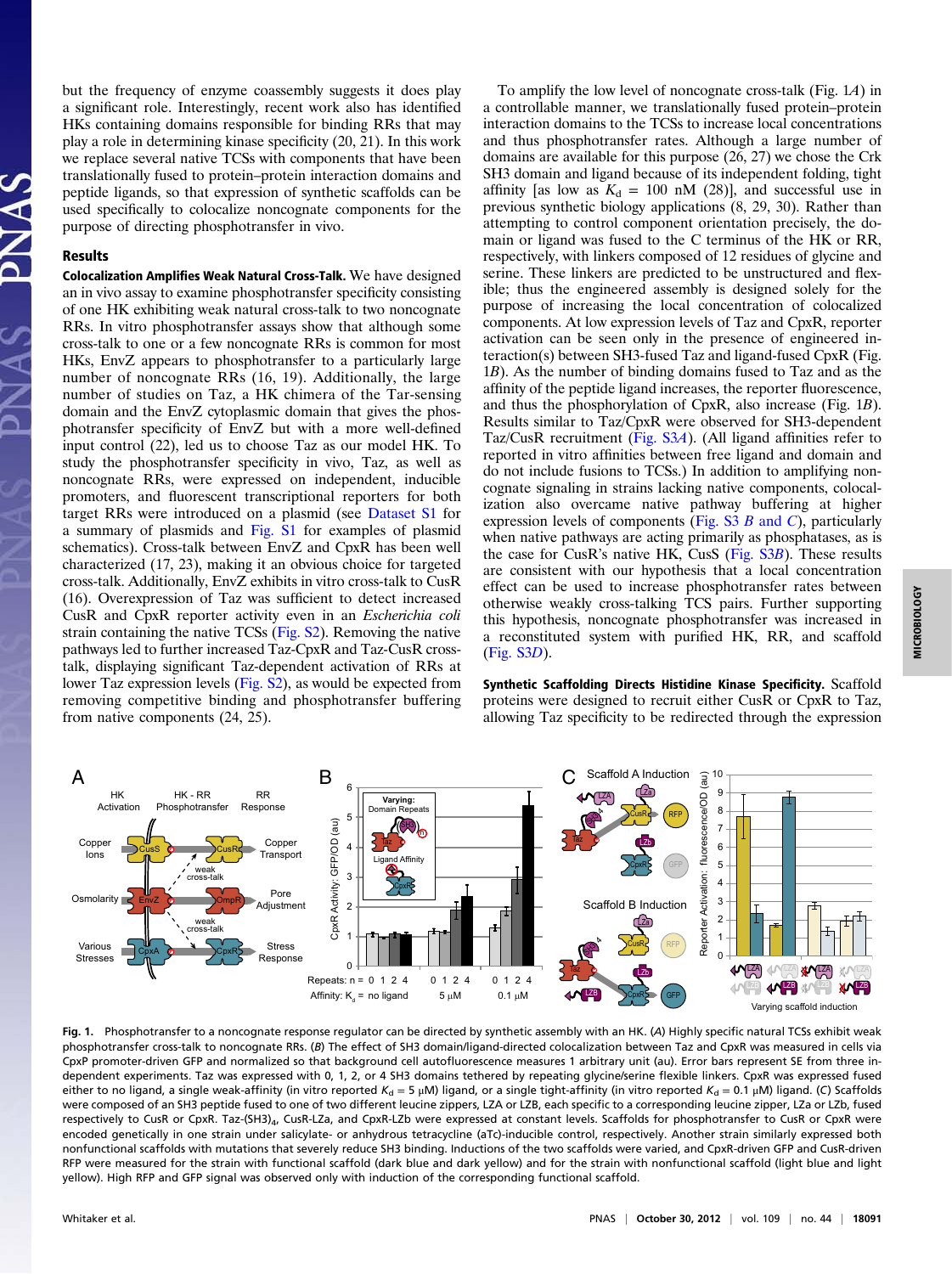of different scaffolds (Fig. 1C). Each scaffold contained an SH3 peptide ligand, targeting it to Taz- $(SH3)_4$ , a Taz that has been fused to four SH3 domains, each of which was separated by 12-residue glycine/serine linkers. Each scaffold additionally includes one of two different synthetic leucine zippers fused to the SH3 peptide with a nine-residue glycine/serine linker. Leucine zippers were chosen because of the large number of available high-affinity pairs (31, 32) and their successful use in previous synthetic biology applications (6, 33). Each scaffold leucine zipper (here termed "LZA" and "LZB") incorporated into the scaffold was specific for a corresponding zipper, LZa and LZb, that was fused to either CusR or CpxR, respectively, with a 10- or 12-residue glycine/serine linker. Taz-(SH3)<sub>4</sub>, CusR-LZa, and CpxR-LZb were expressed simultaneously at constant levels, whereas the expression of the two scaffolds, SH3pep-LZA and SH3pep-LZB, were induced as indicated. To monitor pathway flux, CusR and CpxR reporters driving RFP and GFP expression, respectively, were used. Fig. 1C shows alternating expression between scaffolds redirects specificity of the HK; reporter activation occurs only when the scaffold capable of colocalization to the HK is expressed. Scaffolds also were made with point mutations that changed the PxxP motif in the SH3 peptide to AxxA, which severely decreases affinity for the SH3 domain (34). As expected, these scaffolds exhibited substantially diminished function (Fig. 1C). Switching expression between the functional scaffolds resulted in a 17-fold change in the ratio of RFP/OD to GFP/OD [56-fold with background autofluorescence, i.e., 1 arbitrary unit (au), subtracted], showing that, even with long, flexible linkers, colocalization can influence phosphotransfer signaling rates dramatically.

Scaffold-Dependent Control of Specificity Is Sensitive to Component Concentration. Achieving scaffold-directed control of phosphotransfer required careful optimization of the expression of each signaling component. To investigate this dependency, expression levels were varied for both the HK, Taz-(SH3)<sub>4</sub>, and RR, CusR, either with or without an SH3 peptide for colocalization. Three

expression levels, representing low  $(i)$ , moderate  $(ii)$ , and high (iii) induction levels are plotted in Fig. 2A. Colocalization produced a large increase in signaling only at moderate induction. To illustrate the concentration regime in which colocalization was effective, the fold change in reporter activity with and without SH3 peptide fused to CusR is plotted for each HK and RR induction level (see [Dataset S1](http://www.pnas.org/lookup/suppl/doi:10.1073/pnas.1209230109/-/DCSupplemental/sd01.xlsx) for individual fluorescent values). As expected from Fig. 1B, colocalization via direct recruitment substantially increased signaling, but this effect was observed only within a limited range of HK and RR concentrations (Fig. 2B). This sensitivity to component concentrations is consistent with the hypothesis that phosphotransfer is modulated by local concentration.

Scaffold concentrations also must be optimized to achieve efficient corecruitment of HK and RR. As scaffold induction is increased, we expect activity to display a biphasic behavior, initially increasing up to a maximum and then decreasing as excess scaffold competition for components results in sequestration of pathway components (i.e., fewer ternary complexes of scaffold: HK:RR), as predicted for scaffolding of MAP kinase STPs (35) and experimentally verified specifically for the Ste5 scaffold (36). We tested this prediction in our system with constant expression of Taz-(SH3)4 and CpxR-LZb while SH3pep-LZB scaffold was induced to different levels. As predicted, CpxR activation initially increased as scaffold expression was induced, but a maximum effect was reached, after which further scaffold expression resulted in a decrease in CpxR reporter fluorescence (Fig. 2C). Western blots of epitope-tagged constructs confirm that scaffold concentrations exceeding component concentrations correspond with decreased signaling (Fig.  $S4 \, B$  and C). Thus, achieving nearly maximal scaffold-dependent signaling required carefully balanced scaffold:targeted protein concentrations.

Engineering Autoinhibition for Scaffold-Dependent Activation of HK. Robustness is a critical feature of natural TCSs, ensuring that, despite variation in component concentration, specificity is maintained so that the sensory machinery acts on the correct target



Fig. 2. Colocalization-controlled phosphotransfer is sensitive to component concentrations. (A) Expression of Taz-(SH3)<sub>4</sub> was titrated with the aTc-inducible promoter, P<sub>tet</sub>, and expression of CusR both with and without SH3 peptide fusion was titrated with the arabinose-inducible promoter, P<sub>BAD</sub>. Representative conditions including underexpression, nearly optimal expression, and overexpression of components are marked (i), (ii), and (iii), respectively. (B) Expanding on plot A, for each induction level the ratio representing the corecruitment effect was calculated by dividing the GFP/OD measured for CusR with SH3 peptide by that measured without SH3 peptide fusion, with a maximal 17-fold increase in GFP/OD with peptide addition. To estimate relative concentrations of components, Western blots of epitope-tagged HK and RR versions [\(Fig. S4](http://www.pnas.org/lookup/suppl/doi:10.1073/pnas.1209230109/-/DCSupplemental/pnas.201209230SI.pdf?targetid=nameddest=SF4)A) are included along the axes. (C) Taz-(SH3)<sub>4</sub> and CpxR-LZb were expressed at a constant level while scaffold expression from the P<sub>tet</sub> promoter was varied via aTc titration. As induction of scaffold designed to colocalize Taz and CpxR was increased, CpxR activity displayed a biphasic response, giving a maximum efficiency at an intermediate scaffold concentration. As induction of a control scaffold (not capable of colocalizing CpxR or Taz) was increased, CpxR activity remained low, as expected.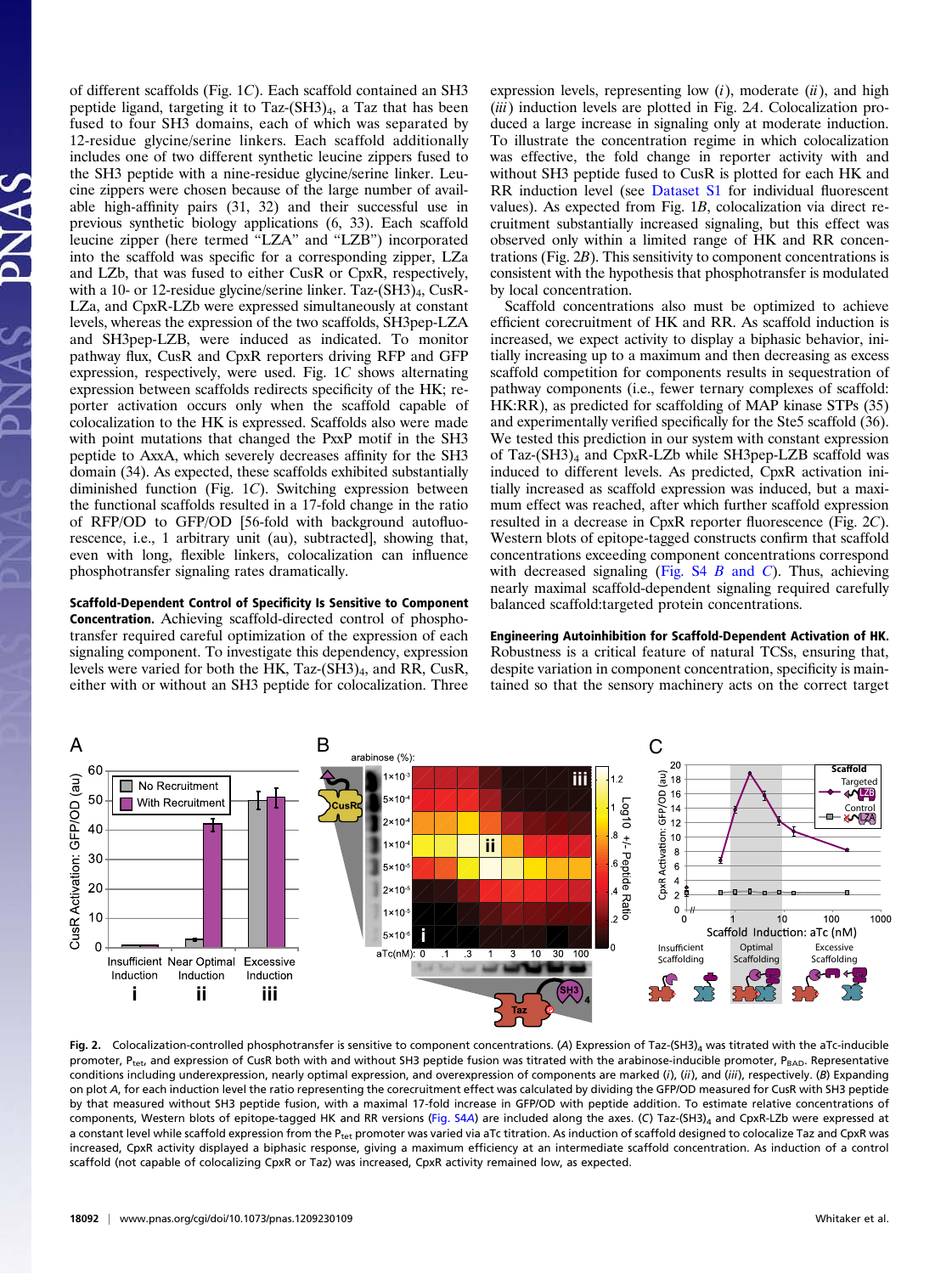RR, and that the RR is set to the phosphorylation level appropriate for the stimulus. Natural TCSs meet these goals primarily through high-kinetic preference of the HK for cognate RRs (16) and bifunctional—kinase and phosphatase—activities (15, 37). We have added the additional goal of scaffold-dependent control of phosphotransfer (Fig. 1C), but Fig. 2 shows that this quality was not robust to changes in component concentrations. In natural eukaryotic systems, in addition to localizing components, scaffolding can serve to activate components, e.g., in the activation and localization of the Ras kinase by the KSR scaffold in the mammalian ERK pathway (38). Combining activation and assembly should prevent undesired signaling in the absence of scaffolding. We have engineered autoinhibition of Taz kinase activity by adding an intramolecular SH3/ligand interaction similar to that seen in many eukaryotic signaling proteins (8, 29, 39). In this design (Fig. 3A), the HK bore a ligand in addition to a flexibly linked SH3 scaffold domain. Intramolecular interaction of the SH3 domain with the ligand competitively inhibited activation of the RR until the intramolecular interaction was displaced by an intermolecularly supplied target peptide. This design ensured that high expression of autoinhibited Taz did not contribute to undesired activation of RRs in the absence of targeting of RR to the HK.

To engineer an intramolecular interaction, we tethered an SH3 domain to the C terminus of Taz and inserted an SH3 peptide ligand internally in the structure. The first aim was to introduce this peptide insertion without perturbing activity in the absence of the intramolecular interaction. As described in detail in [SI Materials and Methods](http://www.pnas.org/lookup/suppl/doi:10.1073/pnas.1209230109/-/DCSupplemental/pnas.201209230SI.pdf?targetid=nameddest=STXT) and shown in [Fig. S5](http://www.pnas.org/lookup/suppl/doi:10.1073/pnas.1209230109/-/DCSupplemental/pnas.201209230SI.pdf?targetid=nameddest=SF5), we inserted the peptide flanked by a linker sequence of degenerate residues constrained to the polar/nonpolar pattern that would be expected to serve as a structured linker extending the four-helix bundle (Fig. 3B and [Fig. S5](http://www.pnas.org/lookup/suppl/doi:10.1073/pnas.1209230109/-/DCSupplemental/pnas.201209230SI.pdf?targetid=nameddest=SF5)  $A-C$  $A-C$ ). Linker library patterns first were screened in the absence of engineered colocalization for the ability to retain phosphotransfer activity to CusR at high Taz and CusR concentrations, so that colocalization was not required for signaling. One of the most promising candidates, AiTaz(29A), had an inserted high-affinity SH3 ligand [reported  $K_d = 0.1 \mu M$ measured in trans (28)] and with the fusion of four C-terminal SH3 domains displayed low basal activity (Fig. 3C). To verify that the degree of autoinhibition is determined by the affinity of the intramolecular SH3 interaction, we replaced the high-affinity peptide ( $K_d = 0.1 \mu M$ ) with a lower-affinity peptide ( $K_d = 5 \mu M$ ) and a nonfunctional peptide (AxxA) (34) to make switches AiTaz(29B) and AiTaz(29C), respectively. All three switches tested without SH3 domain fusions retained nearly wild-type activation of CusR, indicating that the structured linker for AiTaz(29A) could tolerate altered SH3 peptide length and sequence without disrupting kinase function [\(Table S1](http://www.pnas.org/lookup/suppl/doi:10.1073/pnas.1209230109/-/DCSupplemental/pnas.201209230SI.pdf?targetid=nameddest=ST1)).

of HK via a competitive autoinhibitory interaction to reduce nontargeted signaling. (A) To limit phosphotransfer in the absence of an engineered interaction, we introduced an autoinhibitory SH3 interaction, so that scaffold may both localize HK-RR and activate HK. (B) The sequence near the turn between helices of the four-helix bundle of the dimerization/phosphotransfer domain of Taz was targeted for peptide insertion. This sequence was replaced with a library that included an SH3 ligand

Scaffolds containing one nonfunctional, one high-affinity  $(K_d = 0.1 \mu M)$ , or two high-affinity SH3 peptides were expressed to test scaffold-dependent activation of the autoinhibited Taz. The AiTaz(29B)-(SH3)<sub>4</sub> was activated by scaffolds with one or two SH3 high-affinity peptides, whereas the scaffold with two peptides, potentially through a cooperative multivalency effect, was considerably more effective at releasing autoinhibition of the AiTaz(29A)-(SH3)<sub>4</sub>. The AiTaz(29C)-(SH3)<sub>4</sub>, containing a nonfunctional peptide insertion and displaying no apparent autoinhibition, was not affected by scaffold expression. In these experiments (Fig. 3C), scaffold was used solely as an activator, because CusR did not have a tethered scaffold-targeting ligand. These results demonstrate that we have engineered an autoinhibited HK that exhibits scaffold-dependent activation.

## Autoinhibition Improves Robustness of Scaffold-Directed Specificity.

Scaffold-dependent HK activity should improve robustness to varying expression levels by lowering phosphotransfer in the absence of a synthetic assembly. To test a wide range of steadystate Taz concentrations, expression was driven with the  $P_{\text{tet}}$ promoter with either of two different strength ribosome-binding sites, allowing for a titration spanning more than a 400-fold range as approximated by Western blot intensity quantification [\(Fig. S4](http://www.pnas.org/lookup/suppl/doi:10.1073/pnas.1209230109/-/DCSupplemental/pnas.201209230SI.pdf?targetid=nameddest=SF4)D). The scaffold consisted of two SH3 peptides, to target and activate  $AiTaz(29A)$ -(SH3)<sub>4</sub>, as well as LZB to recruit CpxR-LZb. Without the incorporation of autoinhibition, scaffold expression significantly increased activation of the targeted CpxR-LZb at intermediate expression of Taz- $(SH3)_4$  (Fig. 4A). However, the fold change in activity driven by scaffold varied substantially as Taz expression was changed (Fig. 4B), consistent with previously characterized sensitivity to HK concentration (Fig. 2B). Particularly problematic was the activation of CpxR in the absence of scaffold when Taz expression levels are high. When autoinhibition was introduced, both with and without scaffold, a striking insensitivity to changes in Taz concentrations was shown: A fixed amount of pathway flux was achieved in the presence of scaffold, but only nearly background fluorescence was measured in the absence of scaffolding even as Taz expression was increased by over 400-fold (Fig. 4A). Expression of scaffold was capable of activating CpxR substantially even at very low AiTaz(29A)-(SH3)<sub>4</sub> expression levels (1.6–7.1 au) but activation was nearly absent (1.5–1.9 au) when the HK expression plasmid was replaced with a control vector. Although the maximum ratio of GFP/OD was similar with or without scaffold (Fig. 4B and [Fig. S6](http://www.pnas.org/lookup/suppl/doi:10.1073/pnas.1209230109/-/DCSupplemental/pnas.201209230SI.pdf?targetid=nameddest=SF6)A), at 6.5- and 5.9-fold, respectively, without and with autoinhibition (11- and 20-fold, respectively, with background fluorescence subtracted), the effect was far more sensitive to kinase expression levels in the absence of autoinhibition. Higher expression of scaffold further activates the autoinhibited



flanked by a library of degenerate residues expected to continue the α-helixes of the four-helix bundle. A homology-based structure prediction, from the Phyre web server (45) for AiTaz(29A) is shown with degenerate residues labeled. (C) CusR, lacking any engineered interaction motifs, was highly expressed to test scaffold-dependent activation of HK in the absence of engineered colocalization. Activity of the Taz switches AiTaz(29A)-(SH3)<sub>4</sub>, AiTaz(29B)-(SH3)<sub>4</sub>, and AiTaz(29C)-(SH3)<sub>4</sub>, containing SH3 ligands of high (K<sub>d</sub> = 0.1 µM), intermediate (K<sub>d</sub> = 5 µM), or nonfunctional (AxxA) affinity, respectively, were tested with scaffolds with various input ligand sequences. In the absence of functional transactivating peptide  $(n = 0)$ , the activity of the HK decreased in a manner dependent on the affinity of the engineered interaction. Expression of scaffold containing one SH3 ligand peptide and especially two SH3 ligand peptides competitively activated the switch. See [Table S1](http://www.pnas.org/lookup/suppl/doi:10.1073/pnas.1209230109/-/DCSupplemental/pnas.201209230SI.pdf?targetid=nameddest=ST1) for data on all combinations of kinases, number of fused domains, and identity of transacting peptide.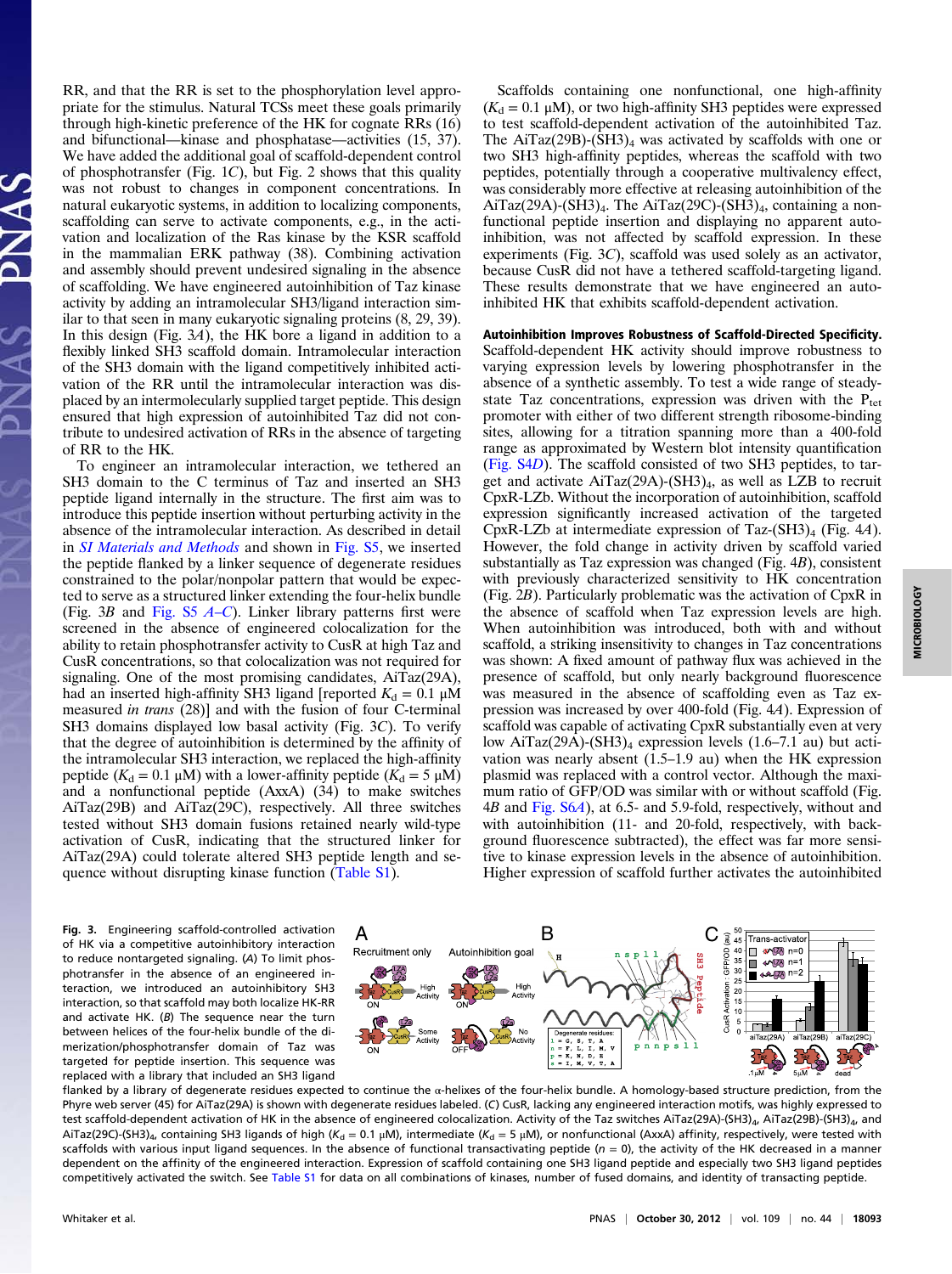concentrations. (A) Titration of HK concentrations across a >400-fold range was achieved by titrating the  $P_{\text{tet}}$  inducer, aTc, for two expression vectors including either a weak or strong RBS upstream of Taz-(SH3)<sub>4</sub> or AiTaz(29A)-(SH3)<sub>4</sub>. Relative kinase concentrations, as estimated by Western blot den-sitometry [\(Fig. S4](http://www.pnas.org/lookup/suppl/doi:10.1073/pnas.1209230109/-/DCSupplemental/pnas.201209230SI.pdf?targetid=nameddest=SF4)D), are plotted on the x-axis. CpxR-LZb was expressed at a constant level, and CpxR activity is measured via GFP/OD in the presence of Taz with and without autoinhibitory interaction as well as with and without (SH3pep)<sub>2</sub>-LZB scaffold expression. In absence of autoinhibition, CpxR activation increased for the scaffolded assembly as HK concentrations were increased (solid black line). The



system without scaffold also began to phosphotransfer but required higher HK expression levels (dotted black line). With the addition of autoinhibition, the GFP/OD remained at nearly background levels in the absence of scaffolding (dotted red line), even as the high-strength RBS construct was fully induced, and CpxR activation with scaffold expression (solid red line) also showed reduced variation. (B) The fold change in GFP/OD upon expression of scaffold is plotted for the systems with and without autoinhibition. The effect of scaffolding was far more variable in the system lacking autoinhibition, producing a high effect from scaffolding only at intermediate HK concentrations, whereas the scaffolding effect remained steady as the concentration of the autoinhibited HK was varied.

HK, increasing CusR ([Fig. S6](http://www.pnas.org/lookup/suppl/doi:10.1073/pnas.1209230109/-/DCSupplemental/pnas.201209230SI.pdf?targetid=nameddest=SF6)B) and CpxR [\(Fig. S6](http://www.pnas.org/lookup/suppl/doi:10.1073/pnas.1209230109/-/DCSupplemental/pnas.201209230SI.pdf?targetid=nameddest=SF6)C) activation each by more than 10-fold (more than 25-fold with background fluorescence subtracted). These results show that, although we have increased the sophistication of a component in this system by incorporating the autoinhibitory interaction into Taz, we were able to reduce the complexity of the system response, because the device output was sensitive to fewer component concentrations. Rather than carefully balancing kinase concentrations to achieve scaffold-directed specificity, a wide range of autoinhibited kinase expression levels should be sufficient for achieving scaffold-mediated control, simplifying the design process for future applications.

#### Discussion

Here we have shown that, although TCS signaling components have not evolved to use scaffolding, synthetic scaffolds made from well-characterized, modular interaction domains can be used to control TCS specificity. Switching expression between two synthetic scaffolds was used to direct phosphate selectively from the Taz HK to either the CusR or the CpxR RR, depending on the identity of the scaffold expressed. Thus, the simple act of colocalizing signaling components, a primary function of most eukaryotic scaffolds, was sufficient to control phosphotransfer specificity of TCSs. However, scaffold-controlled phosphotransfer was highly sensitive to the expression level of each component. To reduce this sensitivity to differences in steady-state expression levels, we incorporated an autoinhibitory interaction into Taz so that the scaffold performs the dual roles of activating and colocalizing the kinase with its target, a characteristic found in natural scaffolded pathways (38, 40). It is possible that autoinhibited HK also may be more robust to temporal variation in component concentration, although investigation would require experiments with higher temporal resolution than the currently used transcriptional reporters. We expect the method of incorporating autoinhibition developed here will be broadly applicable to other HKs because it targets a highly conserved signaling structure. This work demonstrates that the design principles underlying the robust, but highly evolvable, signaling pathways in higher organisms may be generalized, abstracted, and applied to prokaryotes using well-characterized, modular signaling enzymes and protein–protein interaction domains.

Several recent advances should allow this scaffolding strategy to be applied generally to other TCSs. We have focused on two of the noncognate pairs shown to cross talk weakly in vitro: EnvZ-CpxR and EnvZ-CusR (16). Other noncognate pairs lacking detectable in vitro cross-talk also may lack physiologically relevant phosphotransfer rates even when coassembled. A solution may come

from studies showing that mutations in the specificity-determining residues (17, 41) can be used to tune phosphotransfer rates and even increase HK promiscuity. Another challenge is that it is common, as was observed for both Taz/CusR and Taz/CpxR tested in this study, for noncognate pairs displaying cross-talk to display constitutive activity rather than coupling activity with stimulus, even when colocalized [\(Fig. S3](http://www.pnas.org/lookup/suppl/doi:10.1073/pnas.1209230109/-/DCSupplemental/pnas.201209230SI.pdf?targetid=nameddest=SF3)  $E$  and  $F$ ). A recent study demonstrates a solution, showing that a series of mutations to CpxA canchange a constitutive phosphotransfer interaction into a stimulusdependent switch for phosphorylation of noncognate OmpR (15). These remarkable successes uncovering the mechanisms governing natural TCS signal transduction specificity provide a number of promising methods for tuning TCS components for engineering applications.

TCSs offer a promising means of developing sophisticated STPs. By encoding specificity with modular scaffolds, the large number of well-characterized orthogonal binding domains (27), some of which include additional control points such as lightinduced binding, can be applied directly to controlling signaling specificity. Directing pathway output to protein localization, such as CheY-FliM phosphorylation-dependent localization, instead of transcription control could provide a powerful tool for actuating a wide variety of responses, even in higher organisms that would not respond directly to phosphorylated RR. Because protein localization can be both an input, as demonstrated here, and an output of TCS pathways, multiple scaffold-controlled pathways potentially can be linked for multilayer processing at fast time-scales. Although our system followed a canonical structure, with an HK directly phosphorylating the transcription-regulating RR, the application of scaffolding to create longer phosphotransfer relays, as seen in natural hybrid TCSs, is a promising extension, particularly if more sophisticated processing or additional control points are desired. The Bacillus subtilis sporulation pathway uses TCS phosphotransfer structures to build a sophisticated signal-transduction pathway with multiple points of feedback control (42). Multiple phosphotransfer steps also may offer an alternative to maintain stimulus sensitivity, in which the stimulus-dependent phosphorylation/dephosphorylation control could occur upstream, whereas constitutive phosphotransfer may be sufficient for downstream scaffold-controlled phosphotransfer routing. Phosphorelays built from TCS components offer a particularly promising direction for scaling to larger circuits because the highly conserved structure aids the incorporation of the large number of natural parts, these parts share phosphate as a common currency, each component may be connected to many others, and scaffolding can serve as modular, even dynamic, wires to connect components.